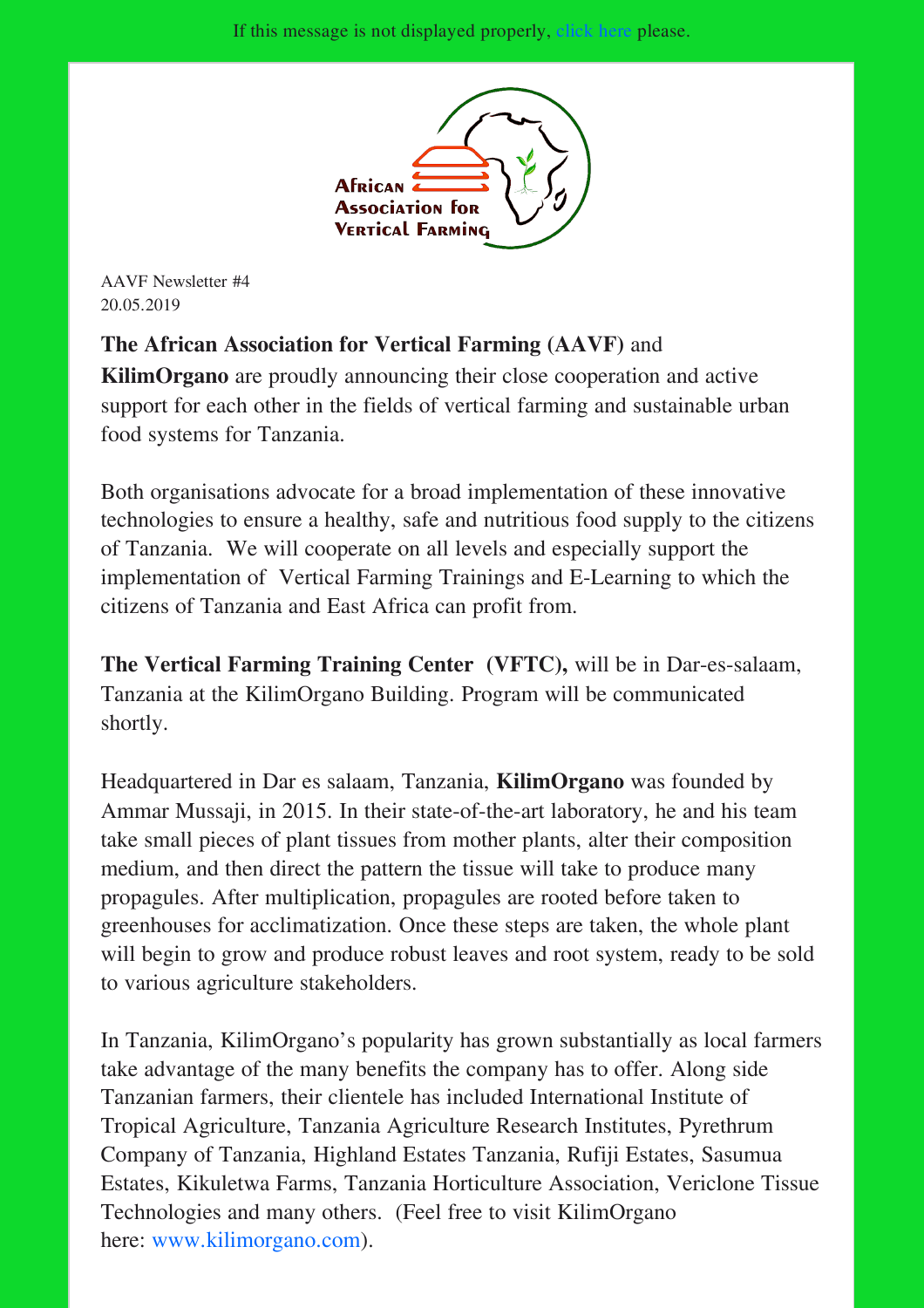



As we continue establishing strong relationships in Africa and growing our Association to the needs and demands of the African Farmers, we fully welcome this collaboration and look forward to many more exciting endeavors in the coming months.

The AAVF

Nothing is impossible. Help Africa Sustain Africa!

African Association For Vertical Farming (AAVF)